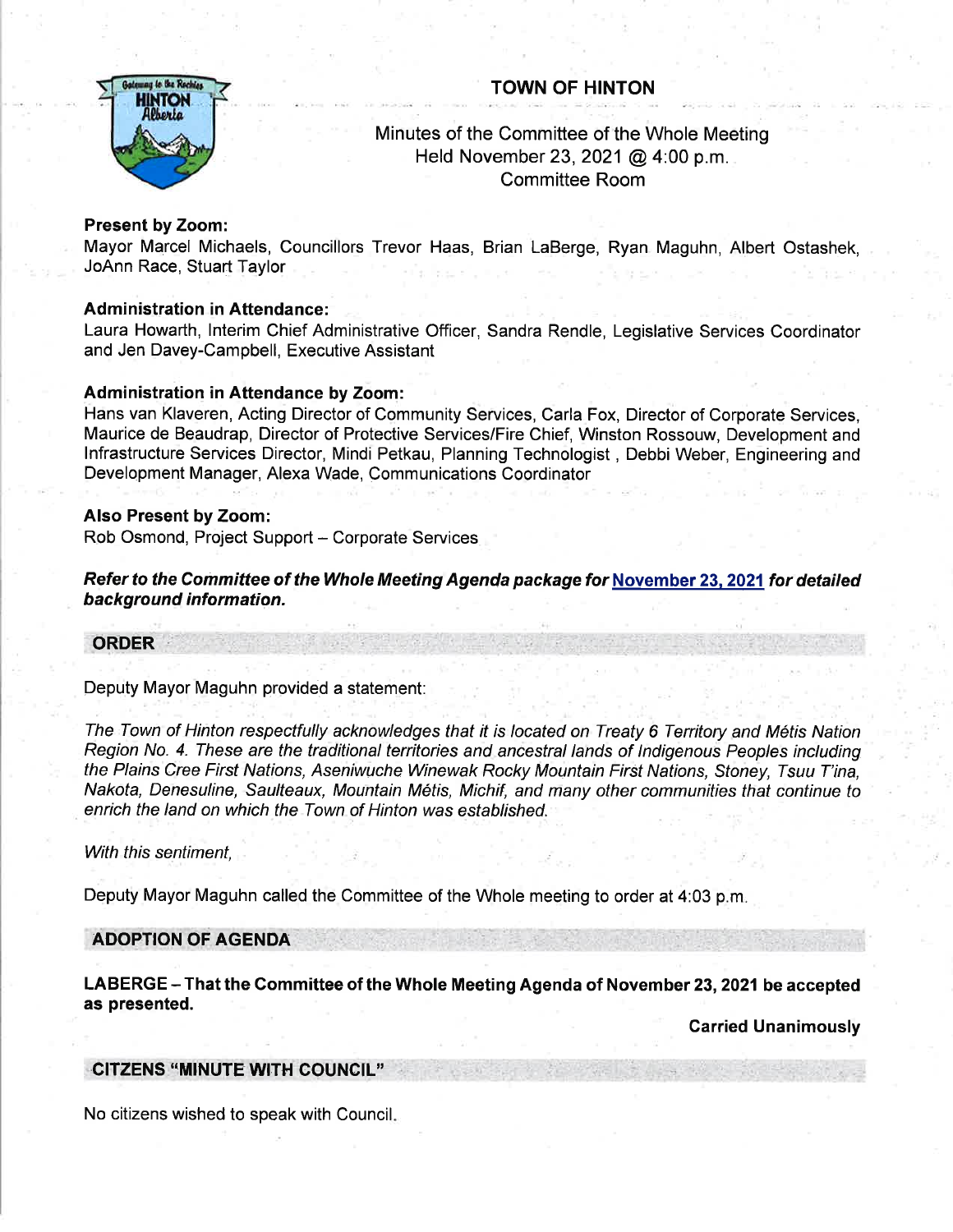Town of Hinton Committee of the Whole Meeting Minutes - November 23, 2021 Page l2

### DELEGATIONS AND PRESENTATIONS

None.

#### CLOSED SESSION #1

### HAAS- That the Gommittee of the Whole Meeting move to Closed Session at 4:04 p.m. Garried Unanimously

L. Howarth, S. Rendle, J. Davey-Campbell and A. Wade left the meeting at 4:04 p.m

## MICHAELS - That the Gommittee of the Whole Meeting move out of Closed Session at 6:35 p.m. Garried Unanimously

L. Howarth, H. van Klaveren, C. Fox, W. Rossouw, D. Weber, S. Rendle, J. Davey-Campbell and A. Wade, Rob Osmond, Mindi Petkau joined the meeting at 6:43 p.m.

Reconvened at 6:43 p.m

### BOARDS AND COMMITTEES OF COUNCIL REPORTING

None

### ACTION ITEMS

M. de Beaudrap joined the meeting at 6:58 p.m.

1. Council Operatinq Proiect Proposals

TAYLOR - That Gommittee direct Administration to include the Adaptable and Progressive Transportation in Hinton Gouncil Operating Project Proposal as part of the Draft Operating Budget Report presented at the January 14 and 15, 2022, Committee of the Whole Meeting for further deliberation.

## **Carried Unanimously**

TAYLOR - That Gommittee direct Administration to include the Reconfiguring some Bylaw and RCMP responsibilities Council Operating Project Proposal as part of the Draft Operating Budget Report presented at the January 14 and 15, 2022, Gommittee of the Whole Meeting for further deliberation.

> Garried 4-3 For: Race, LaBerge, Taylor, Maguhn Against: Michaels, Haas, Ostashek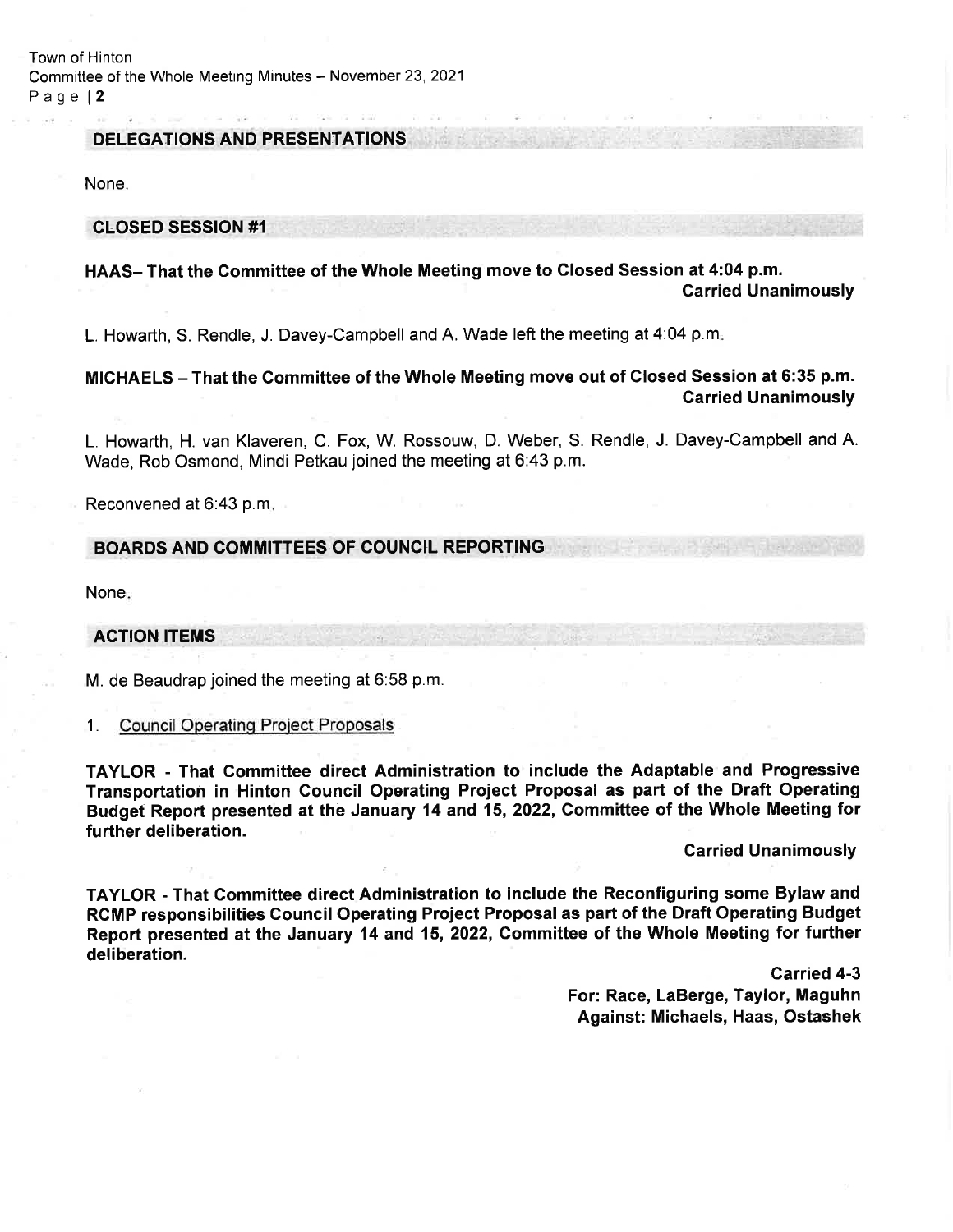Town of Hinton Committee of the Whole Meeting Minutes - November 23, 2021 Page | 3

> TAYLOR - That Gommittee recommend Gouncil put the Community Peace Officer Position vacancy on temporary hold until the Reconfiguring Some Bylaw and RCMP Responsibilities can be held on January 14 & 15,2022 and that the recommendation is brought back to the December 7, 2021 Regular Meeting Council for decision.

> > Defeated 3-4

Against: Haas, Michaels, Ostash "'i,?,i13!

MICHAELS - That Committee extend the Gommittee of the Whole Meeting past 8:00 p.m. **Carried Unanimously** 

HAAS - That Committee direct Administration to include the Development of Boutin Lands Gouncit Operating Project Proposal as part of the Draft Operating Budget Report presented at the January 14 and 15,2022, Committee of the Whole Meeting for further deliberation.

Garried Unanimously

LABERGE - That Gommittee direct Administration to include the Bike Racks at key locations Council Operating Project Proposal as part of the Draft Operating Budget Report presented at the January 14 and 15,2022, Gommittee of the Whole Meeting for further deliberation.

Carried Unanimously

LABERGE - That Gommittee direct Administration to include the Focus Economic Development on measurable targets Council Operating Project Proposal as part of the Draft Operating Budget Report presented at the January 14 and 15, 2022, Committee of the Whole Meeting for further deliberation.

Garried 6-l

For: Haas, LaBerge, Maguhn, Michaels, Ostashek, Taylor **Against: Race** 

OSTASHEK - That Commiftee direct Administration to include the lncreased Level of Services at Gemetery Council Operating Project Proposal as part of the Draft Operating Budget Report presented at the January 14 and 15, 2022, Gommittee of the Whole Meeting for further deliberation.

Carried Unanimously

R. Osmond left the meeting at 8:54 p.m

RACE - That Gommittee direct Administration to include the "Take it or Leave lt Sharing Facility" Council Operating Project Proposal as part of the Draft Operating Budget Report presented at the January 14 and 15, 2022, Committee of the Whole Meeting for further deliberation.

Garried Unanimously

HAAS - That Committee recommend that Council accept the Sage lnvestigation Report C-07- 2021 regarding a Council Gode of Conduct Gomplaint as information.

Garried Unanimously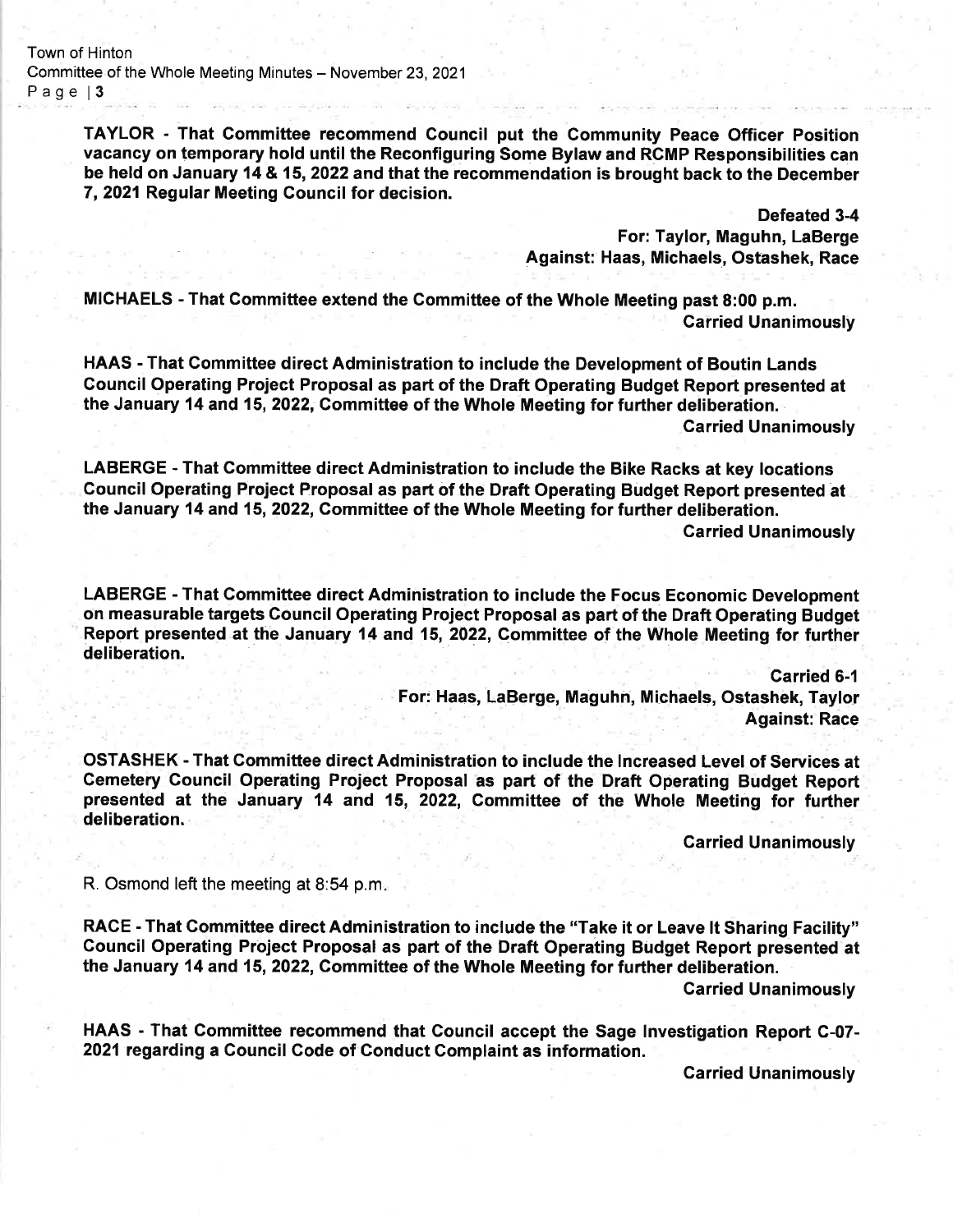Town of Hinton Committee of the Whole Meeting Minutes - November 23, 2021 Page l4

> OSTASHEK - That Committee direct Mayor Michaels to contact Legal Counsel to obtain information and advice on topics as discussed in closed session.

> > Carried Unanimously

### DISCUSSION ITEMS

1. Council Representation on Town of Hinton Library Board

LABERGE - That Committee direct Council to appoint one member and one alternate to the Hinton Library Board, and the member and the alternate to be decided by the Mayor.

Carried Unanimously

Council broke at 9:12 p.m.; Resumed at 9:22 p.m.

## INFORMATION ITEMS

1. Asset Manaqement Update

MICHAELS - That Committee accept the Asset Management Report Update for lnformation. Garried Unanimously

M. Petkau left the meeting at 10:00 p.m

2. 2021 3<sup>rd</sup> Quarter Financial Update and Project Report

HAAS - That Gommiftee accept the 2021 3rd Quarter Financial Update and Project Report for information.

## Garried Unanimously

## REPORTING

- Council
	- . Reporting
	- . Urgent Matters
- 2. Chief Administrative Officer Status Report
	- Reporting
	- . Status Report
	- Council Action Pending List
	- Council Action Completed List
- 3. Legislative Services Update
- 4. Executive Assistant Logistics lnformation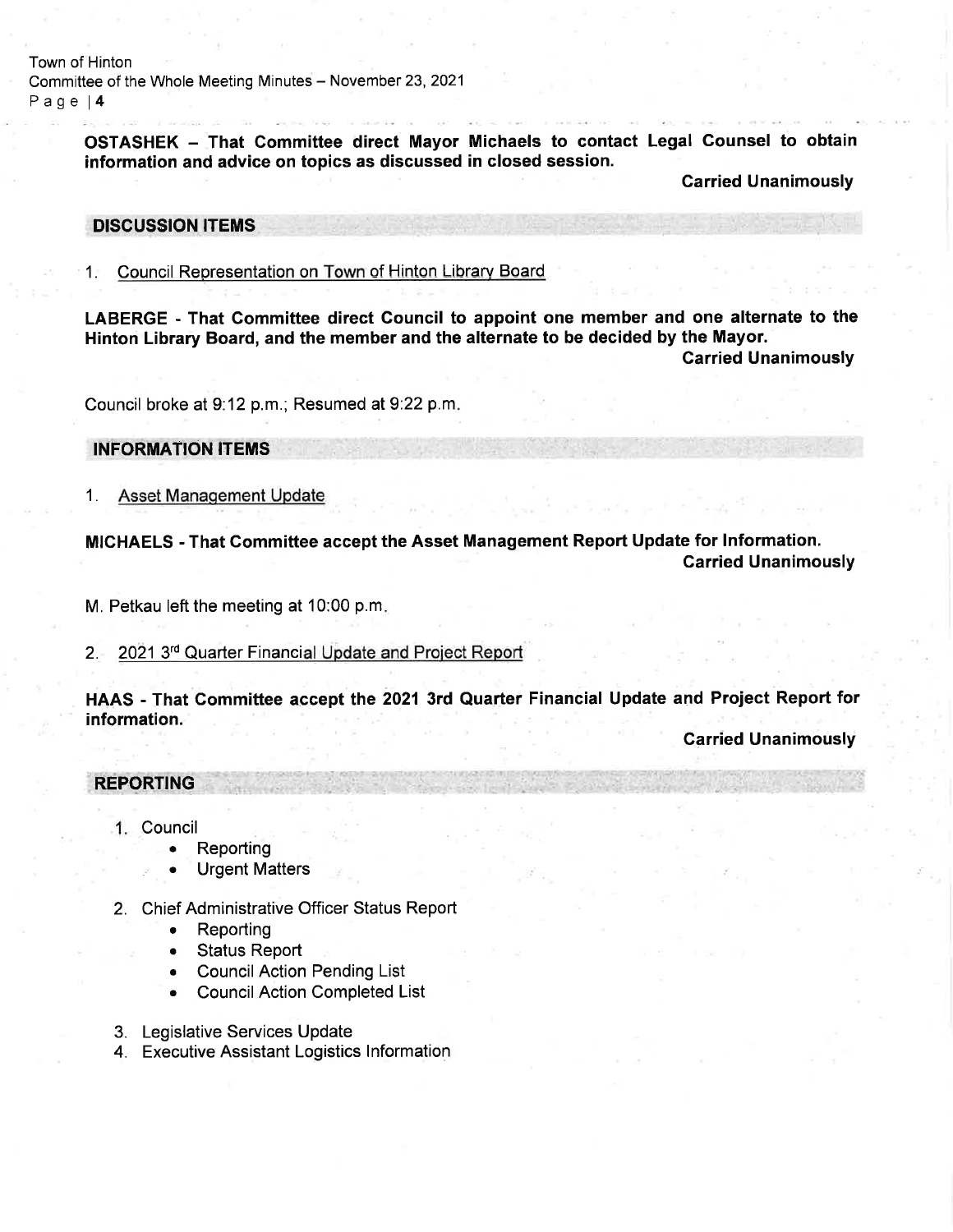#### **CLOSED SESSION #2**

- 1. Appointment of External Auditor Closed per Section 16 of FOIP
- 2. Interim CAO Employment Agreement Discussion Closed per Section 17 & 24 of FOIP
- 3. Mutual Performance Discussion Closed per Section 24 of FOIP

MICHAELS - That the Committee of the Whole Meeting move to Closed Session at 10:48 p.m. Garried Unanimously

M. de Beaudrap, H. van Klaveren, C. Fox, W. Rossouw, D. Weber, J. Davey-Campbell and A. Wade left the meeting at 10:48 p.m.

MICHAELS- That the Gommittee of the Whole Meeting move out of Glosed Session at11:47 p.m. Garried Unanimously

OSTASHEK - That Gommittee direct Administration to bring additional information regarding the appointment of the External Auditor, as specified by Committee, to the Glosed Session of the December 7,2021, Regular Meeting of Gouncil

Carried Unanimously

HAAS - That Gommittee direct Administration to bring an Appointment of External Auditor report to the December 7,2021, Regular Meeting of Council for decision.

Carried Unanimously

Carried Unanimously

S. Rendle left the meeting at 11:48 p.m.

MICHAELS - That the Committee of the Whole Meeting move to Closed Session at 11:48 p.m. Carried Unanimously

L. Howarth left the meeting at 12:03 a.m

LABERGE – That the Committee of the Whole Meeting move out of Closed Session at 12:12 a.m. **Carried Unanimously** 

Reconvened at 12:12 a.m.

ADJOURNMENT

MICHAELS - That the Committee of the Whole meeting adjourn at 12:12  $a/m$ .

Deputy Mayor

,rMIr.u

Legislative Services Coordinator